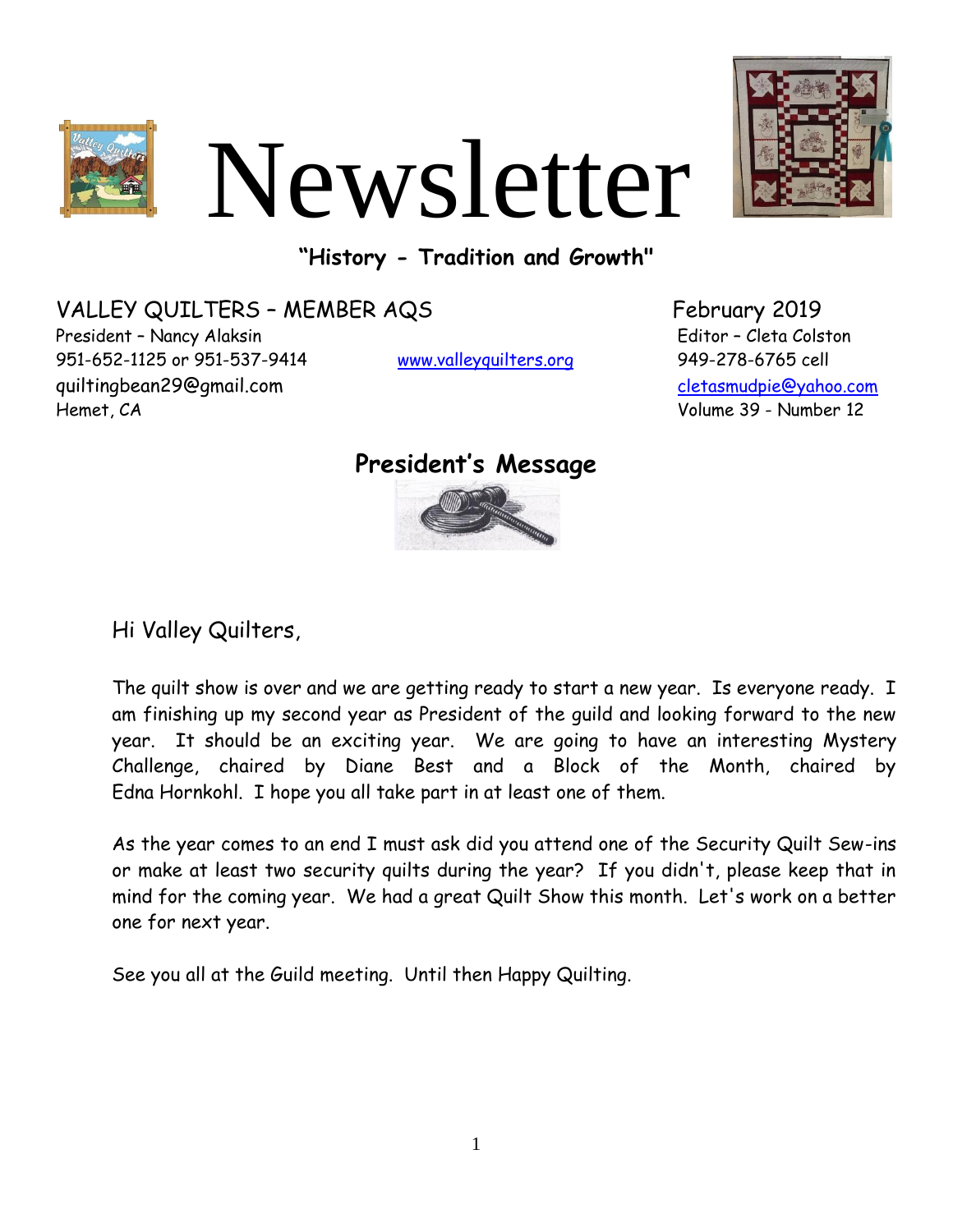#### **Quilters Calendar**

**Feb. 18 & 25** Needle Yakkers **Feb. 26** VQ Guild Meeting, Seven Hills Clubhouse 9:30 am **March 4** VQ Board Mtg, Needle Yakkers **March 11-14** Retreat **March 11 & 18** Needle Yakkers **March 18** Mini Workshop

#### **Membership**

Linda St Jean, 2nd Vice President

Guild membership is 108, including 2 new members - Jennifer Wilby and returning member Veronica Batiz. Please extend a warm welcome to both ladies. January guild meeting attendance was 57. Membership renewal has been very strong this year with only 6 active members and 2 absentee members who have not turned in their paperwork.

Our new 2019-2020 Guild year begins March 1st and the new year member directories will be distributed at the March 26th meeting. If you still need to turn in renewal dues (\$25 Active / \$15 Absentee) and/or wish to make any changes or corrections to your personal information for the directory, you must have all information to me no later than the February 26th Guild meeting. Please contact me at (951) 761-8230 with any questions.

#### **Programs**

Mary Myers, 1st Vice President

This month we will be going over all the news of the Quilt Show; Installing the new officers; and approving the budget for 2019.

#### **Hospitality** Lorie Mathis

Our Guild is still looking for someone to take over the Hospitality position. After three years, Lorie has decided to move on to other duties. Lorie will still be planning all the luncheon banquets for the guild. So, if you have a little extra time we could use your help. The position will require coming early and staying late about 30 minutes at our monthly guild meetings, making coffee, organizing the snacks, cleaning up, and keeping the cupboards stocked with supplies. If no one steps up to the position, we will no longer be having coffee & snacks at our meeting.

#### **February Snack Sign-up**

Midge Kincaid Pam Marrs Kathy Smigun Judy Owens Barbara Bradford Joan Torbett Jenelle Pickett Betty Barney Wanda Souza Elaine Giometti Kathy Ray Pat Newsome Carol Anderson

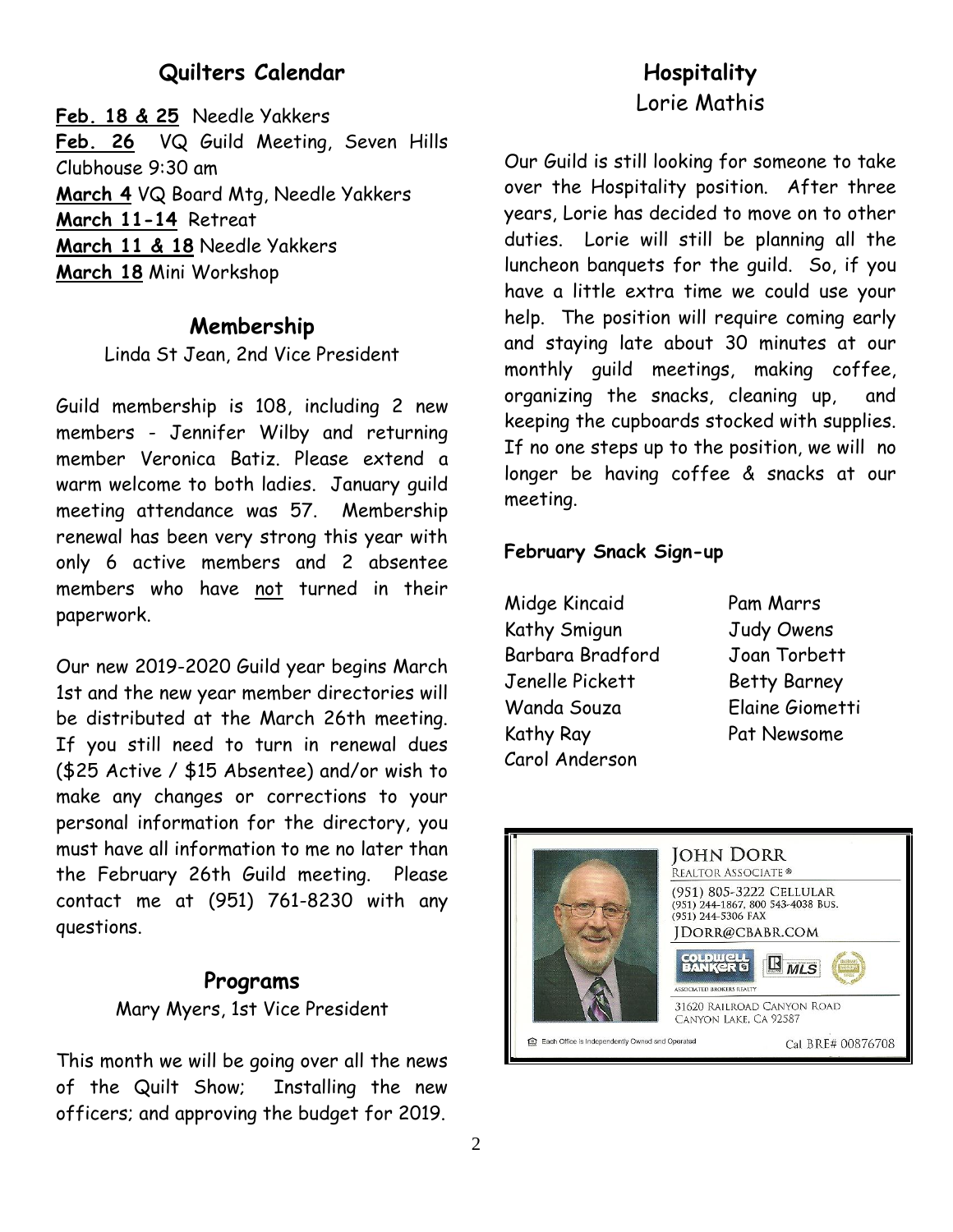#### **Pet Beds**

Jenelle Pickett

If you have any extra scraps of batting or material, please contact Jenelle Pickett.

#### **Fat Quarter Fun**

Kathy Barbay

January fat quarters were won by Jenelle Pickett, Carol Anderson, and Cinda Olivas. congratulations.

#### **February Fat Quarters:** Green

#### **Retreats**

Mary Myers

March 11 - 14, 2019 It is that time to get together with our friends and sew and have fun. This year the theme is Western.

We can start at 10:00 a.m. on Monday and we leave on Thursday at 3:00 p.m. with lunch served on Thursday. We do have room for Day Commuters. The rate is \$15.00 for the day and \$15.00 per meal. I only have room for 3 per day. That is so you can have your own table to sew on. First come, first serve. You must let me know what days you will be there and how many meals by February 26 at the guild meeting. You must also pre pay. Final payment for all is due on February 26th at the guild meeting. Please make checks payable to: Valley Quilters Guild.

The mini workshop will be on Tuesday afternoon. We will be making coin purses. I have a supply list. If you have any questions, please let me know ASAP.







- 1 Cheryl Winblad 16 Helen Mitchell
- 5 Margaret Gutierrez 19 Rosalie Reed
- 
- 
- 
- 16 Chuck Anderson
- 
- 
- 5 Joan Torbett 21 Shirley Mykris
- 6 Mickie Grant 24 Jenelle Pickett
- 6 Jenell Lamb 25 Shawnee Miller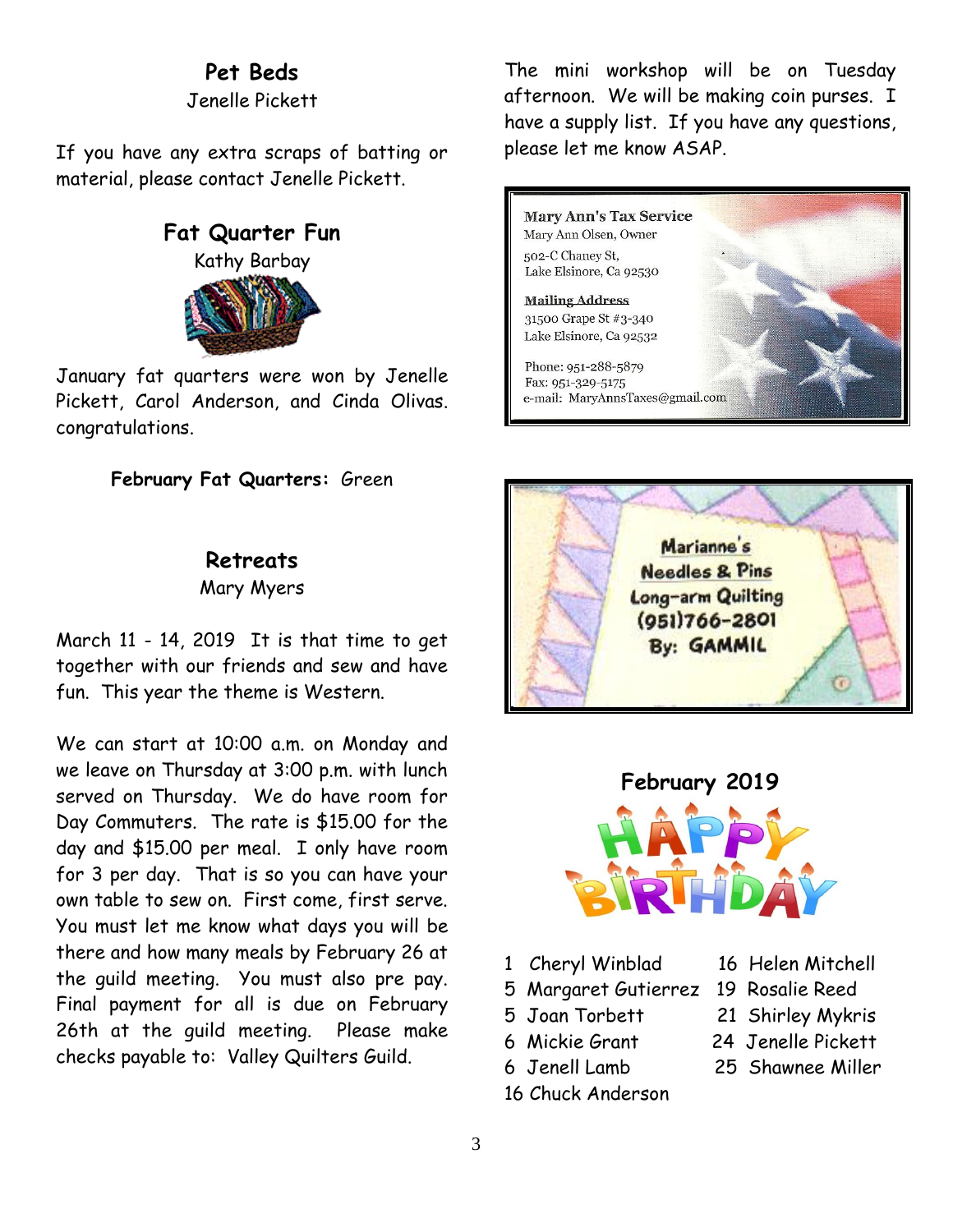#### **Newsletter Advertising**

If you would like to advertise in our newsletter, please provide your \$40 check/cash with updated business card to the Newsletter Editor by February 28th.



**Scholarship Quilts** Cinda Olivas

Please have scholarship quilts to me by our February, 2019 meeting. Let me know who is donating by a message to my email: cindalou72@gmail.com Thank you very much!

# **Sunshine & Shadows**

Marianne Crouch

Please keep all guild members in your thoughts and prayers. Jergen Roesler had hip surgery and is doing great.



**Philanthropic**  Kathleen Jones & Joann Gregory



The Opportunity Quilt was won by Betty Irvine of Pahrump, Nevada. Betty purchased her ticket at Road to California.



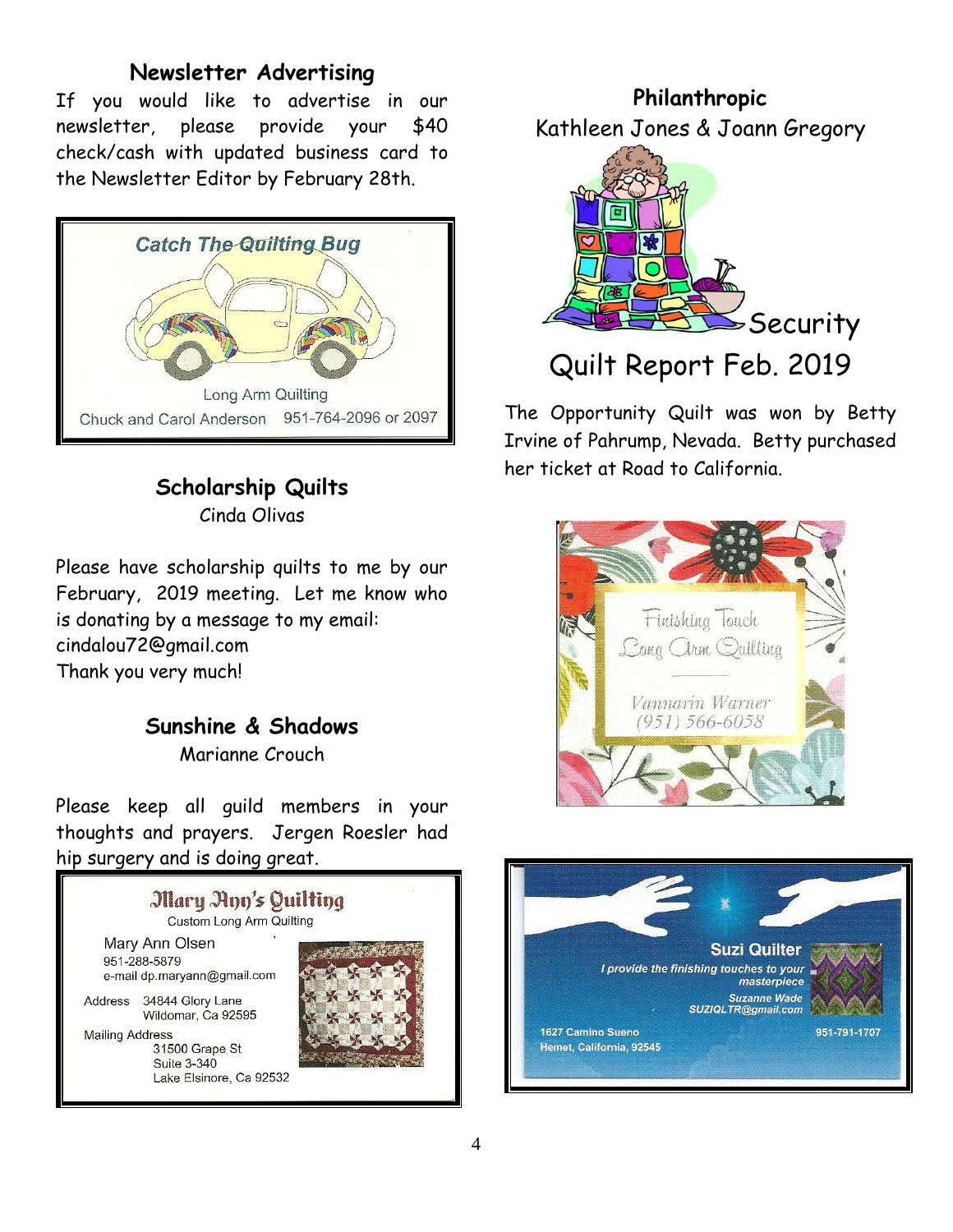#### **Needle Yakkers** Betty Barney



Needle Yakkers meets every Monday morning at 9am at Valley Wide Recreation Center, to yak, quilt, tie security quilts or bring your own project. If you are a new or newer member wanting to find out more about quilting, help with a project, or want to find some new friends, come to needle yakkers. All members are welcome.





**January** Show & Tell:

Joan Torbett - Harvest Quilt Yvonne Pope - Freedom Quilt Jenelle Pickett - "On Ringo Lake" Quilt Linda Oles - Quilt her Grama made in 1979 Veronica Batiz - Frida Quilt Kathy Smigun - Wool & Flannel Wallhanging Phyllis Binkley - Batik Hanging Suzanne Wade - Spirals Quilt Mary Stone - Mystery ?

I want to thank Marianne for helping out this month.

## **Mini Workshops**

Phyllis Binkley & Shirley Mykris

Thanks to all of you for the great response we got about mini workshops. (Workshops will all be on Monday's at Valley Wide)

Remember that a \$5 fee is required at time of sign up or at least the month before. Also, the schedule is dependent upon enough members signing up to make it worthwhile for the teacher to hold the class, so if you are interested, please sign up so we will have enough people to hold the class. **This \$5 fee will be returned to you at the workshop if you attend. Mini workshops are for sharing techniques and skills with our guild members**

**March 18, 2019** workshop will be for a neck tie purse.

**April & May 2019** will be beginning quilting and beginning appliqué.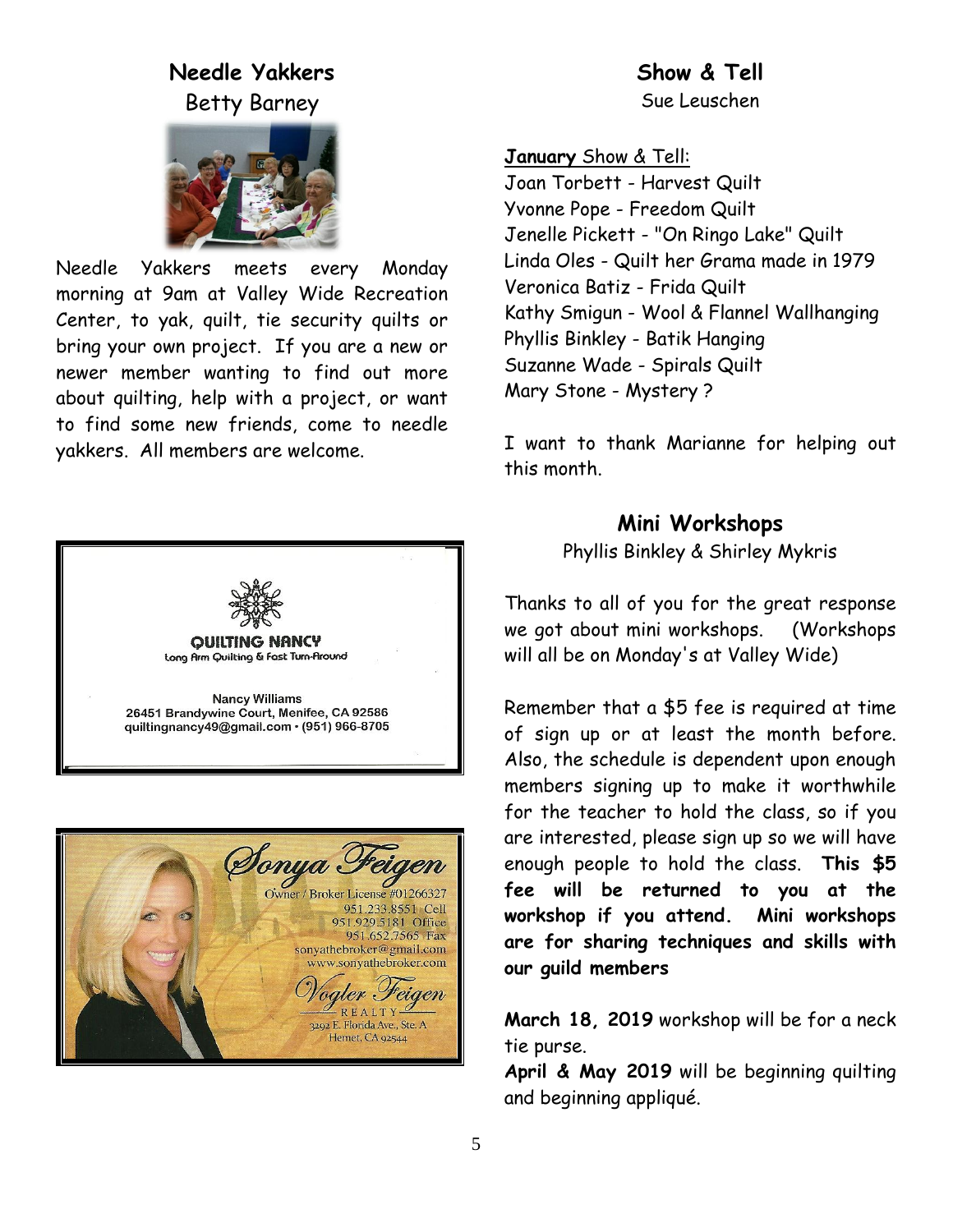![](_page_5_Picture_0.jpeg)

#### **2019 Mystery/Challenge Diane Best**

Sign-ups are at the February Guild meeting This is the only meeting when I will be taking sign-ups. I will have small envelopes available for you to use.

The Mystery/Challenge will start in March and go thru November. The cost is \$45.00 for the entire year or \$5.00 per month. Please don't sign up and then quit along the way or if you choose the \$5.00 option please don't quit either. Your money is paying for the fat quarters and if you quit I won't know how many fat quarters to buy. I'm sorry there will be no refunds. Any excess money will be given to the Guild.

-Cash only, no checks or credit cards.

-If you don't care for color, this might not be for you.

-If you hesitate to try something different, this might not be for you.

- 1. You will receive a different fat quarter every month.
- 2. The monthly fat quarter must be used each month in some way. All or a portion.
- 3. I will give you different instructions each month.
- 4. Sometimes you will receive just a little bit of instruction and sometimes you will receive specific instructions.
- 5. You may ALWAYS use your stash or the quilt shop for additional fabric. As the quilt builds you will have to use additional fabric.
- 6. As the quilt goes forward you will be adding your own techniques to the suggestions.

#1 The first instruction is: With the March fat quarter make a 12" finished size STAR, HOUSE or BARN. You may use any techniques you wish (appliqué, paper piecing, etc.). Get your books out and begin searching. This gives you a head start.

This is going to be a hoot, so knock your socks off!

I will be available anytime by phone. I will also be available at Valley Wide on the Monday after the Guild meeting.

#### **Quilt Show Chairperson** Nancy Williams

The Quilt Show has come and gone. I feel it was a great success. I think most of the vendors did very well. A special thanks to Lorie and her gang. The food was great as usual. I saw everyone working hard in boutique, consignment, white gloving, opportunity ticket sales, door prizes from our vendors, door tickets and Betty Barney showing everyone how to hand quilt. I hope everyone got a chance to visit our Featured Quilter, Rosalie Reed, with all her beautiful quilts. I cannot believe how many baskets the members put together; they were so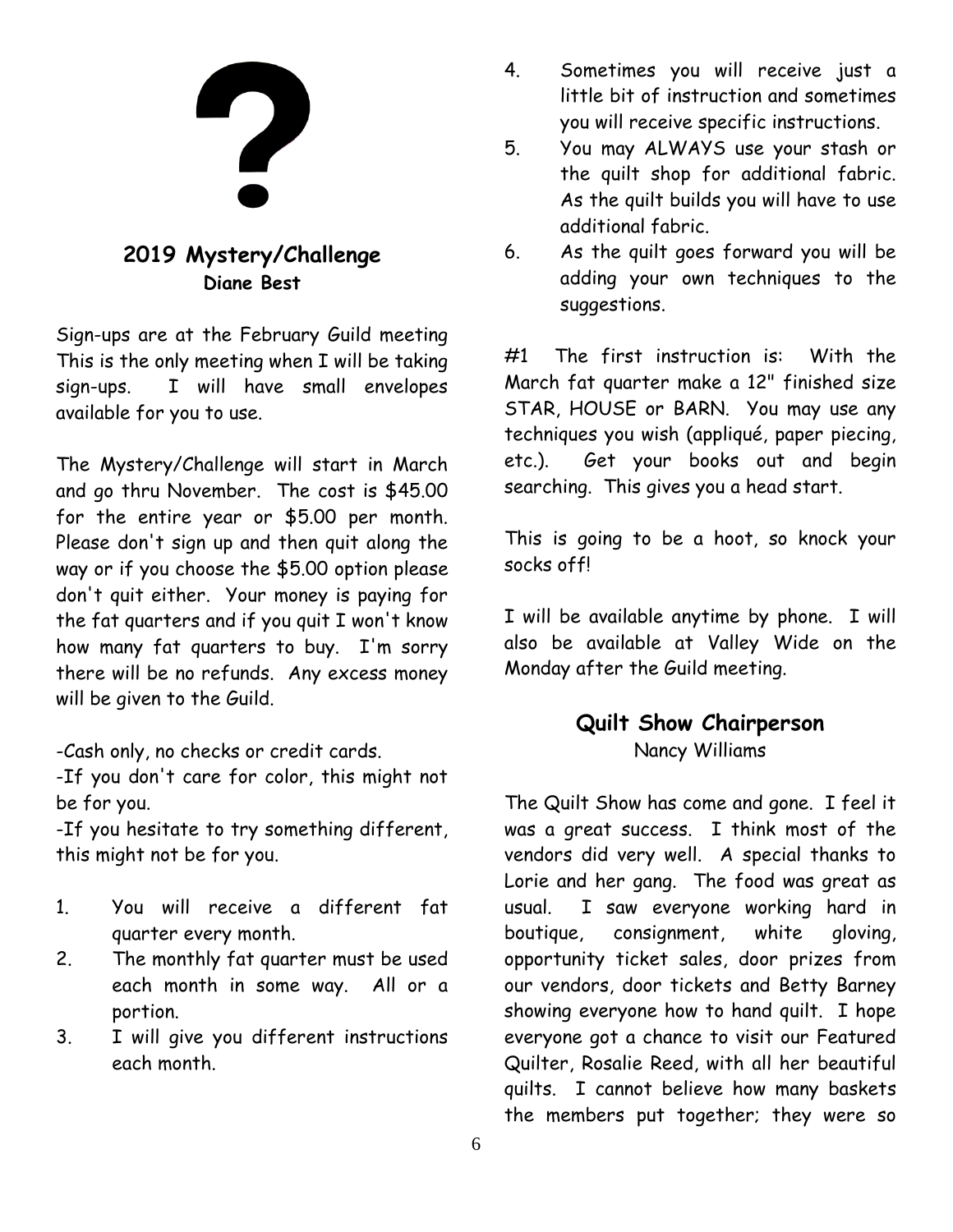generous. Did everyone get a chance to have a scissor/knife sharpened? I am sure Bob will be back next year. I really appreciated how the Guild supported me and all my chairs, you should be very proud of yourselves.

A HUGE thank you from the bottom of my heart. I could not have done the show without your help. Please help Geri and Cinda next year. Thanks again!

#### **Quilt Show Ribbons**

**Best of Show** Made by: Karen Brandt Quilted by: Karen McTavish

**Judge's Choice** Made by: Shirley Mykris Quilted by: Vannarin Warner

#### **President's Choice** Made by: Nancy Alaksin Quilted by: Vannarin Warner

**Show Chair Choice** Made by: Cindy Link

Quilted by: Nancy Williams

#### **Viewers Choice**

Made by: Karen Brandt Quilted by: Karen McTavish

#### **Computer Assisted**

 1st Diane Best 2nd Chuck Anderson **Pieced, Large Group** 3rd Kathy Barbay 3rd Cleta Colston

1st Billie Kercmar 1st Karen McCarty 2nd Billie Kercmar 2nd Carol Anderson

#### **Pieced, Medium Machine Embroidery**

1st Shirley Mykris 1st Marilyn Fromherz 2nd Mary Myers 2nd Jeani Campbell 3rd Mary Myers 3rd Tanya Manley

#### Pieced, Small **Hand Embroidery**

1st Nancy Alaksin 1st Nancy Alaksin 2nd Marion Jonker 2nd Betty Barney 3rd Lynda Morrissette 3rd Pam Verbury

#### **Miniature New Quilter**

1st Nancy Williams Linda Neer 2nd Linda Oles 3rd Nancy Williams

**Hand Applique Hand Quilted** 1st Karen Brandt 1st Doris Rogers 2nd Betty Barney 2nd Doris Rogers 3rd Joan Dorr 3rd Betty Barney

#### **Machine Applique Edge to Edge**

3rd Anita Dolplad 3rd Suzanne Wade

1st Julie Moreci 1st Suzanne Wade 2nd Shirley Mykris 2nd Nancy Williams

#### **Mixed Domstic Machine**

1st Karen Brandt 1st Marily Fromherz 2nd Billie Kercmar 2nd Madelyn Flynn 3rd Joan Torbett 3rd Marjean Marich

# **Innovative/Art Free Motion Custom**

1st. Allyson Allen 1st Karen McTavish 2nd Marilyn Fromherz 2nd Debie Stanton 3rd Rose Rhoads 3rd Vannarian Warner

7